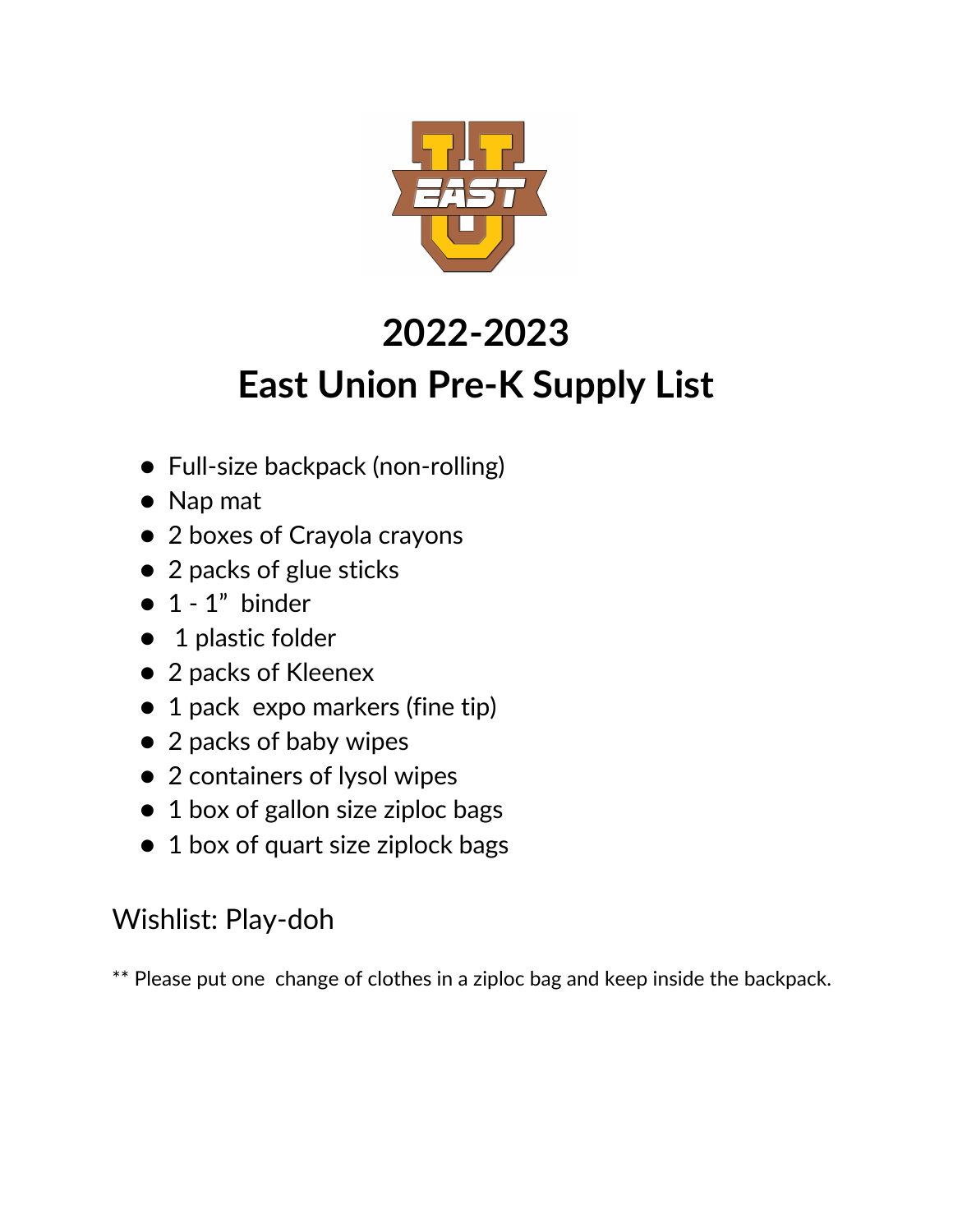

### **2022-2023**

### **East Union Kindergarten Supply List**

- Full-size backpack (non-rolling)
- 3 packs of #2 Ticonderoga pencils
- 4 packs of 24 count Crayola crayons
- 4 Fat glue sticks
- 1 primary writing tablet
- 1 primary journal K-12
- 3 plan ½ inch only white clear view binder
- 2 plastic folders with prongs (solid color only)
- 2 packs of Kleenex
- 1 pair of safety scissors
- 1 pack fine tip black Expo markers
- 3 packs of baby wipes
- 1 pack of play-doh
- 2 containers of Clorox Wipes
- 1 bottle of Germ-X

Girls: quart size ziploc bags

Boys: gallon size ziploc bags Wish List:

- White and colored copy paper
- Card stock
- Sharpies (any color)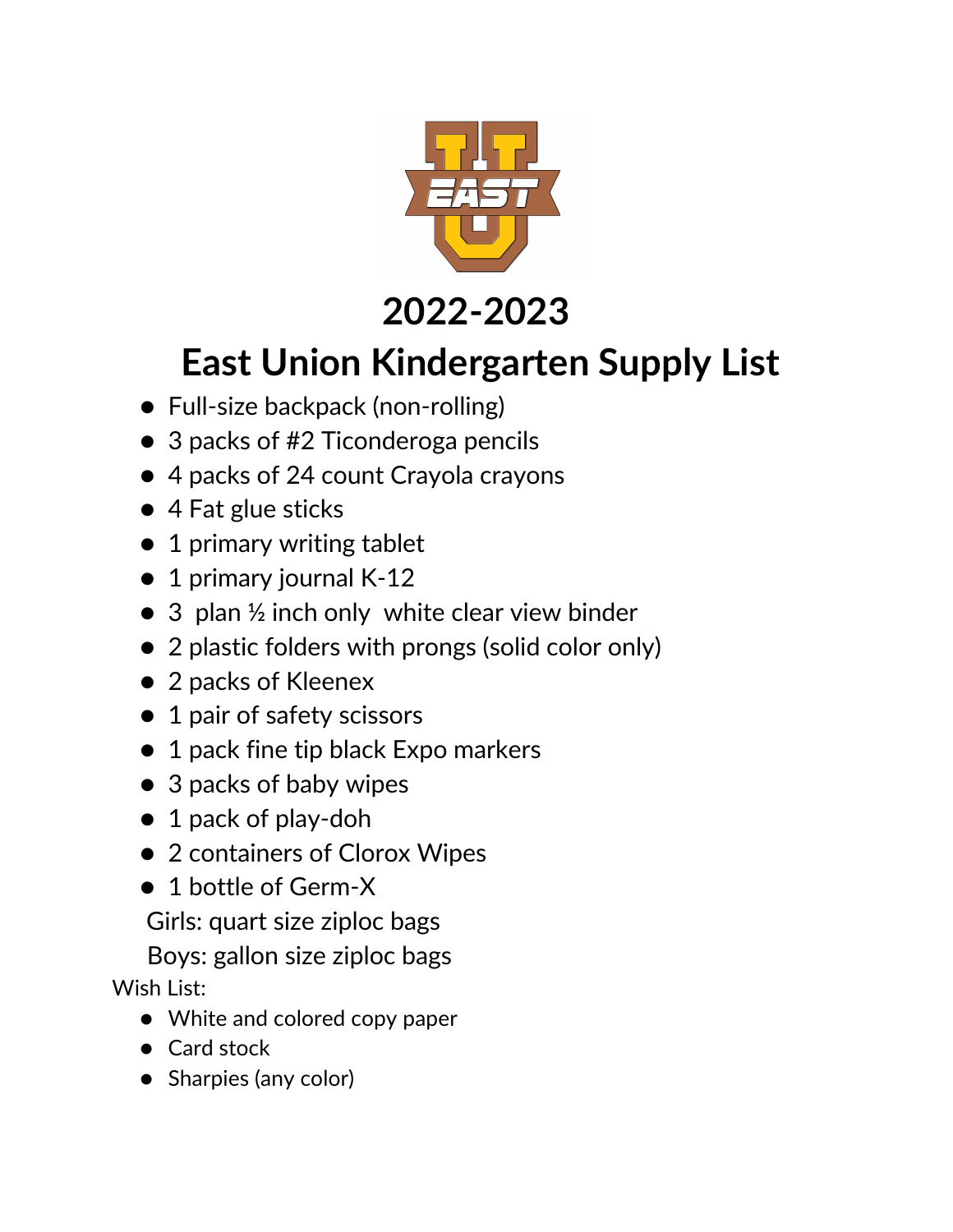

- Clorox wipes
- 2 primary tablets
- 2 packs of Ticonderoga pencils
- 1 1" white view binder with pockets
- 1 pair of headphones (no earbuds)
- 1 pack of hi-polymer bar erasers (white)
- 2 boxes of Kleenex
- 1 box of gallon Ziploc bags
- 2 packs of Elmer's glue sticks
- 1 pair of safety scissors
- 1 zip pencil pouch with holes
- 4 plastic folders with holes red, green, blue, purple
- Fine tip black Expo markers
- 4 boxes of 24 count Crayola crayons
- 1 bottle of Germ-x
- 1 box of wet wipes

Wish List: white or colored copy paper, card stock, sheet protectors, pencil cap erasers, Crayola markers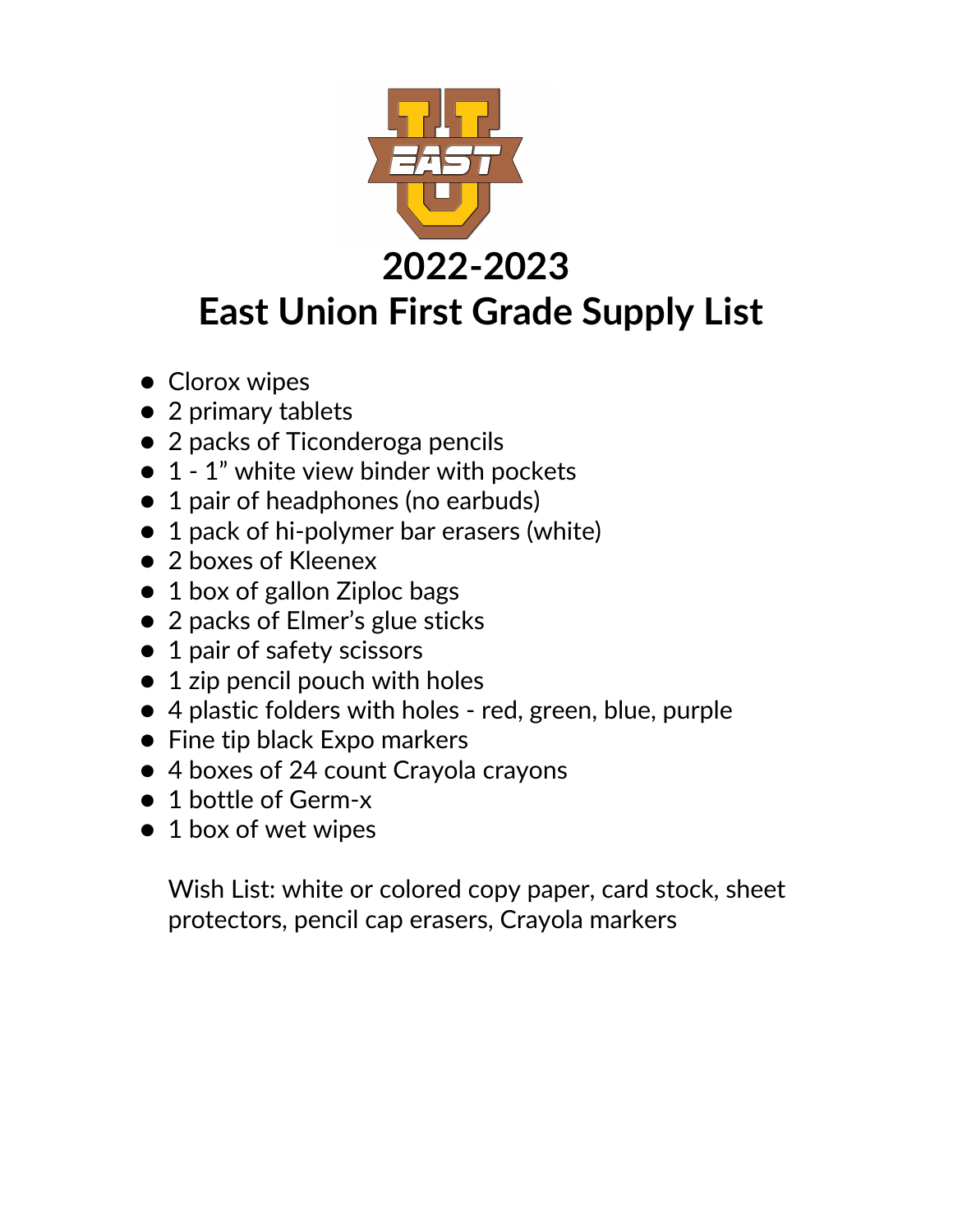

# **East Union Second Grade Supply List**

- 1 1" clear view binder
- 2 pocket folders without prongs with 3 holes
- 2 plastic pocket folders with prongs
- 3 boxes of Kleenex
- 1 pair of scissors
- 2 packs of cap erasers
- 1 zip-up pencil pouch OR pencil box
- 1 pair of headphones/earbuds
- 2 boxes of 24 count Crayola crayons
- 2 packages of glue sticks
- 1 pack of heavy duty page protectors
- 3 containers of Clorox wipes

Girls: quart size Ziploc bags and wide tip Dry Erase Markers Boys: gallon size Ziploc bags and 2 packs of wide ruled notebook paper

Wish List: colored copy paper and white copy paper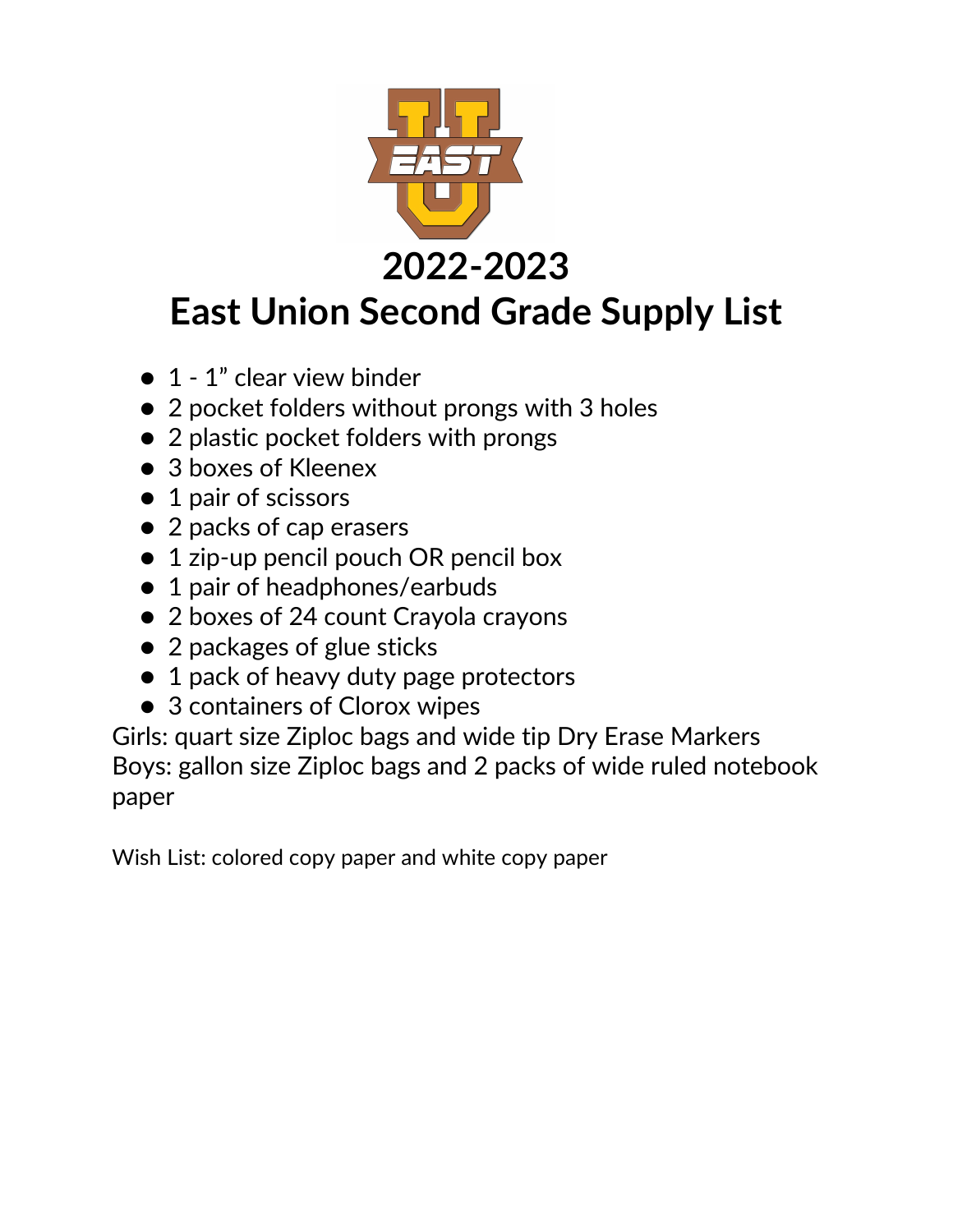

- 1 1" binder (no trapper keepers)
- 1 pack of loose-leaf paper (wide ruled)
- 1 plastic folders with holes (no brads)
- 3 plastic folders with brads
- 1 pencil pouch with holes
- 12-pack of highlighters
- 3 boxes of Kleenex
- 1 box of Ticonderoga pencils
- 1 pack of pink bar erasers (4 count)
- 1 pair of earbud/headphones
- 1 pack of Expo markers
- 1 bottle of Germ-X
- 2 containers of Clorox Wipes
- Ziploc Bags Girls-gallon, Boys-quart

Wish List:

- Colored copy paper
- Colored card stock
- White copy paper
- White card stock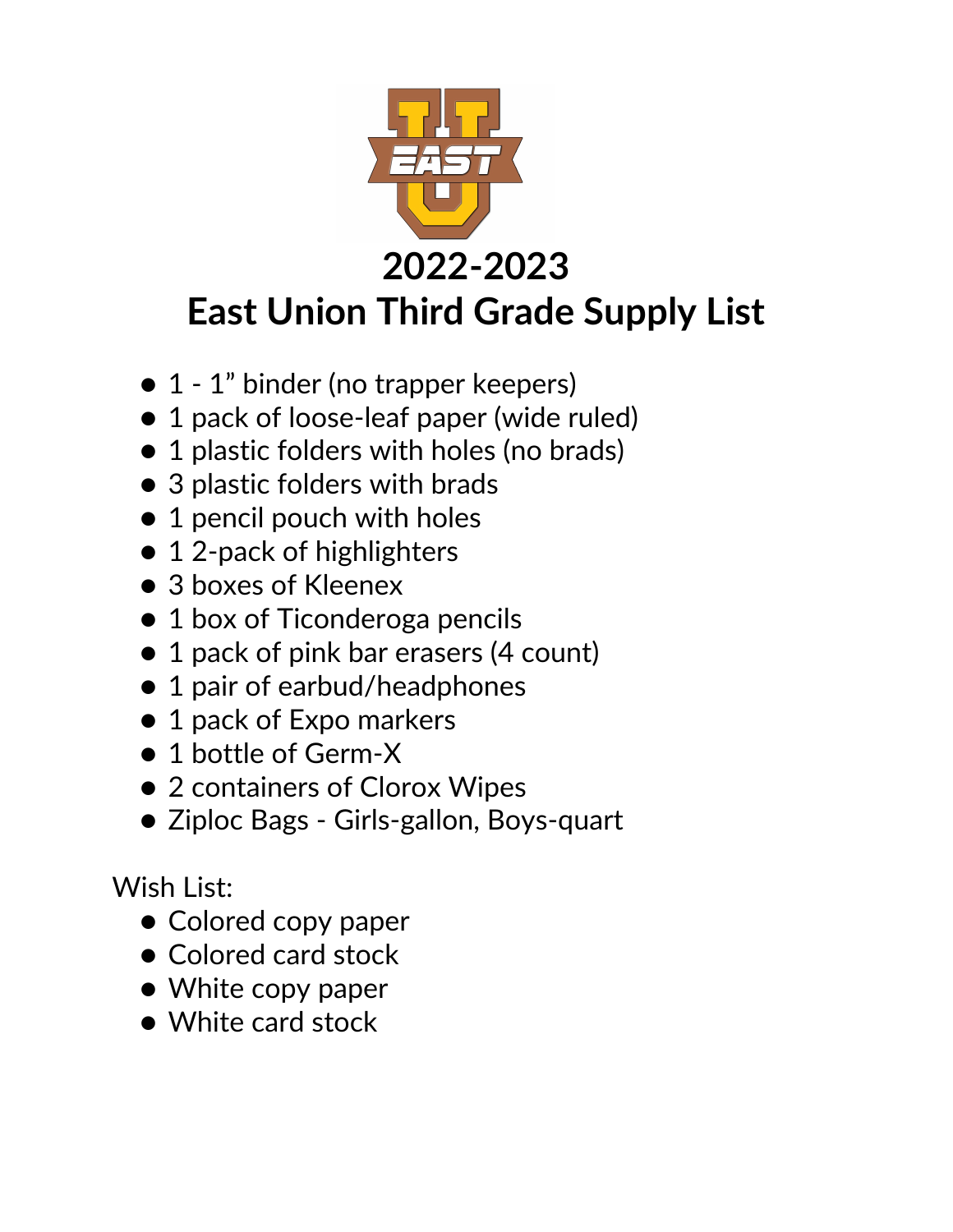

#### **2022-2023 East Union Fourth Grade Supply List**

- Backpack
- $•$  #2 pencils
- Zippered pencil pouch (with binder holes)
- 2 1 inch binders
- 6 plastic dividers with pockets and tabs (for binder organization)
- Headphones or earbuds (**every student must have their own pair**)
- 6 packs of cap erasers
- 3 boxes of Kleenex
- 1 pack of glue sticks
- 2 packs of loose leaf paper (wide ruled)
- 2 composition notebooks
- Page protectors (heavy duty)
- 1 container of disinfectant wipes
- Germ-x
- 1 pack of large Expo markers
- 1 pack of small Expo markers to keep in pencil pouch
- 1 pack of baby wipes

Girls: gallon Ziploc bags

Boys: sandwich or quart Ziploc bags

Wish List: Bandaids, white copy paper, bright colored copy paper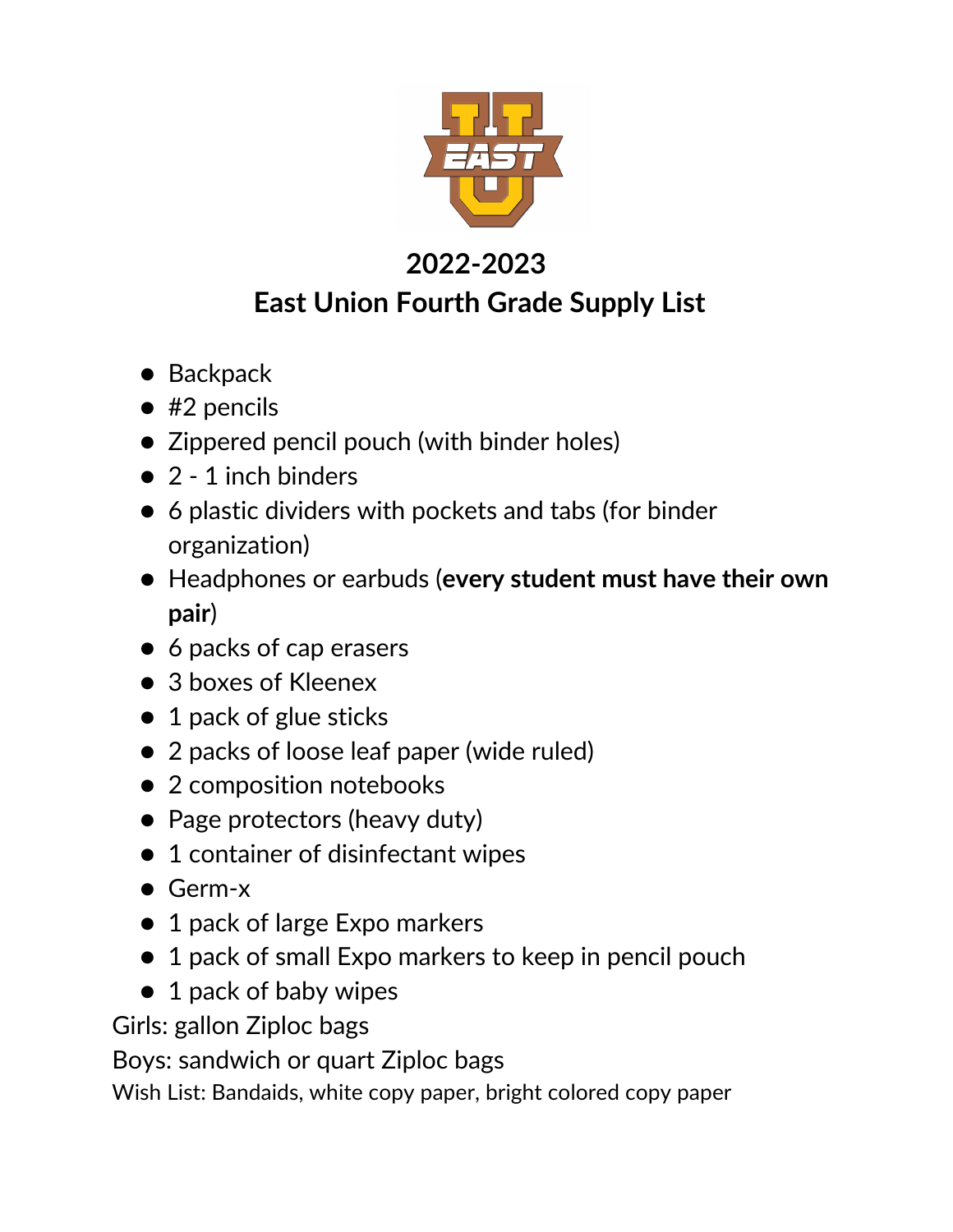

#### **2022-2023 East Union Fifth Grade Supply List**

Supplies to be given to homeroom teacher:

- 2 boxes of Kleenex
- 1 pack of bar erasers
- 2 packs of #2 pencils (black Ticonderoga preferred)
- 1 pack of baby wipes
- 1 container of Clorox wipes
- 1 bottle of Germ-X
- 1 pack of Expo markers

Supplies that students should bring to class each day:

- 1 three-ring binder (2 inches or larger)
- 1 three ring binder (sturdy, 1 inch)
- 1 pack of 100 heavy duty sheet protectors *\*Parents, please assist your child with putting these sheets into the one-inch binder.\**
- 2 one-subject spiral notebooks
- 1 pack of loose leaf paper
- 1 pack of colored pencils
- 1 plastic folder with prongs (not black)
- 1 pair of earbuds or headphones (students will use these often)
- Wireless mouse (optional)

Wish List:

Plain copy paper, Colored copy paper (all one color), additional Expo markers (daily use)